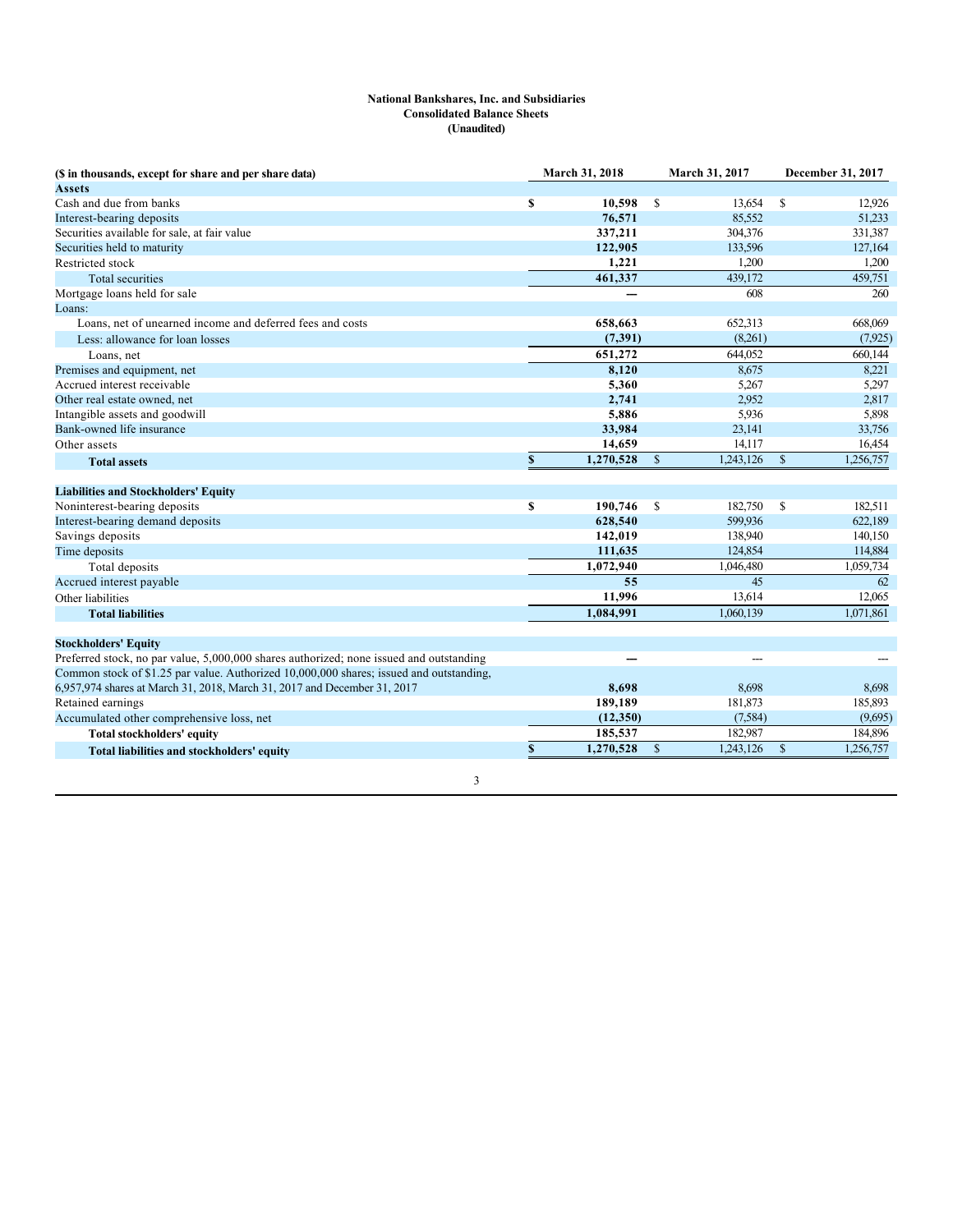#### **National Bankshares, Inc. and Subsidiaries Consolidated Statements of Income (Unaudited)**

|                                                                   |             | <b>Three Months Ended</b> |              |                |
|-------------------------------------------------------------------|-------------|---------------------------|--------------|----------------|
|                                                                   |             | March 31,                 |              | March 31,      |
| (\$ in thousands, except for per share data)                      |             | 2018                      |              | 2017           |
| <b>Interest Income</b>                                            |             |                           |              |                |
| Interest and fees on loans                                        | \$          | 7,532                     | \$           | 7,453          |
| Interest on interest-bearing deposits                             |             | 172                       |              | 148            |
| Interest on securities - taxable                                  |             | 1,608                     |              | 1,402          |
| Interest on securities - nontaxable                               |             | 1,172                     |              | 1,235          |
| Total interest income                                             |             | 10,484                    |              | 10,238         |
| <b>Interest Expense</b>                                           |             |                           |              |                |
| Interest on time deposits                                         |             | 121                       |              | 145            |
| Interest on other deposits                                        |             | 960                       |              | 883            |
| Total interest expense                                            |             | 1,081                     |              | 1,028          |
| Net interest income                                               |             | 9,403                     |              | 9,210          |
| Provision for (recovery of) loan losses                           |             | (472)                     |              | 59             |
| Net interest income after provision for (recovery of) loan losses |             | 9,875                     |              | 9,151          |
| <b>Noninterest Income</b>                                         |             |                           |              |                |
| Service charges on deposit accounts                               |             | 670                       |              | 665            |
| Other service charges and fees                                    |             | 33                        |              | 69             |
| Credit card fees                                                  |             | 344                       |              | 244            |
| Trust income                                                      |             | 402                       |              | 401            |
| Bank-owned life insurance                                         |             | 228                       |              | 143            |
| Other income                                                      |             | 346                       |              | 328            |
| Total noninterest income                                          |             | 2,023                     |              | 1,850          |
| <b>Noninterest Expense</b>                                        |             |                           |              |                |
| Salaries and employee benefits                                    |             | 3,694                     |              | 3,523          |
| Occupancy and furniture and fixtures                              |             | 472                       |              | 438            |
| Data processing and ATM                                           |             | 730                       |              | 565            |
| FDIC assessment                                                   |             | 91                        |              | 95             |
| Credit card processing                                            |             | 3                         |              | $\overline{1}$ |
| Intangibles and goodwill amortization                             |             | 12                        |              | 31             |
| Net cost of other real estate owned                               |             | 85                        |              | 29             |
| Franchise taxes                                                   |             | 331                       |              | 322            |
| Other operating expenses                                          |             | 2,746                     |              | 1,279          |
| Total noninterest expense                                         |             | 8,164                     |              | 6,283          |
| Income before income tax expense                                  |             | 3,734                     |              | 4,718          |
| Income tax expense                                                |             | 438                       |              | 1,069          |
| <b>Net Income</b>                                                 | $\mathbb S$ | 3,296                     | $\mathbb{S}$ | 3,649          |
| Basic net income per share                                        | \$          | 0.47                      | $\mathbb{S}$ | 0.52           |
| Fully diluted net income per share                                | $\mathbf S$ | 0.47                      | $\mathbf S$  | 0.52           |
| Weighted average number of common shares outstanding              |             |                           |              |                |
| <b>Basic</b>                                                      |             | 6,957,974                 |              | 6,957,974      |
| Diluted                                                           |             | 6,957,974                 |              | 6,957,974      |
|                                                                   |             |                           |              |                |
| Dividends declared per share                                      |             |                           |              |                |
| Dividend payout ratio                                             |             |                           |              | $---$          |
| Book value per share                                              | \$          | 26.67                     | $\mathbb{S}$ | 26.30          |

4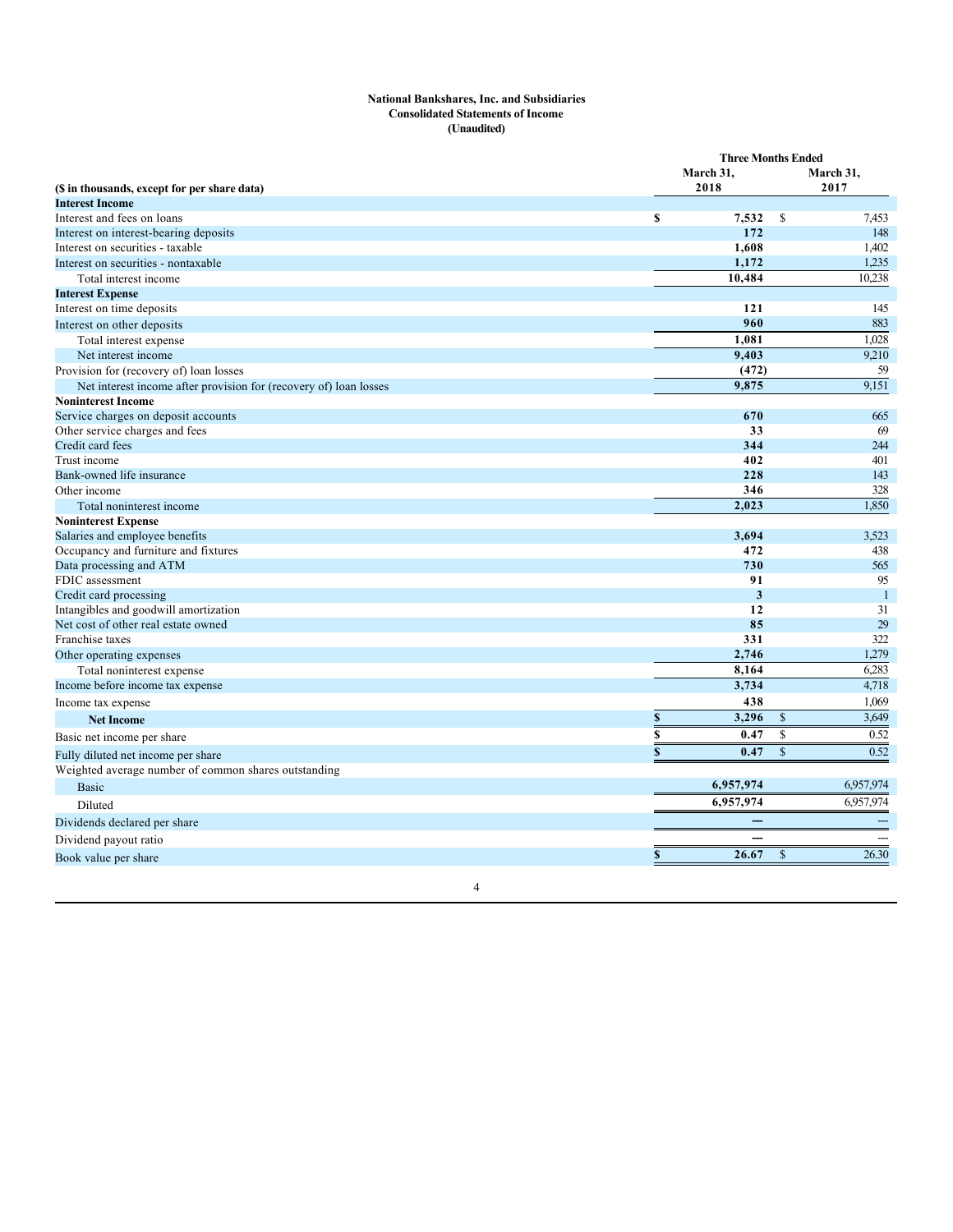#### **National Bankshares, Inc. and Subsidiaries Consolidated Statements of Comprehensive Income (Unaudited)**

|                                                                                                                   | <b>Three Months Ended</b> |                       |  |                       |  |
|-------------------------------------------------------------------------------------------------------------------|---------------------------|-----------------------|--|-----------------------|--|
| (\$ in thousands)                                                                                                 |                           | <b>March 31, 2018</b> |  | <b>March 31, 2017</b> |  |
| Net income                                                                                                        |                           | 3,296                 |  | 3,649                 |  |
|                                                                                                                   |                           |                       |  |                       |  |
| Other Comprehensive Income (Loss), net of tax                                                                     |                           |                       |  |                       |  |
| Unrealized holding gain (loss) on available for sale securities net of tax of $(\$706)$ in 2018 and \$580 in 2017 |                           | (2,655)               |  | 1.075                 |  |
| Other comprehensive income (loss), net of tax of (\$706) in 2018 and \$580 in 2017                                |                           | (2,655)               |  | 1,075                 |  |
| <b>Total Comprehensive Income</b>                                                                                 |                           | 641                   |  | 4.724                 |  |
|                                                                                                                   |                           |                       |  |                       |  |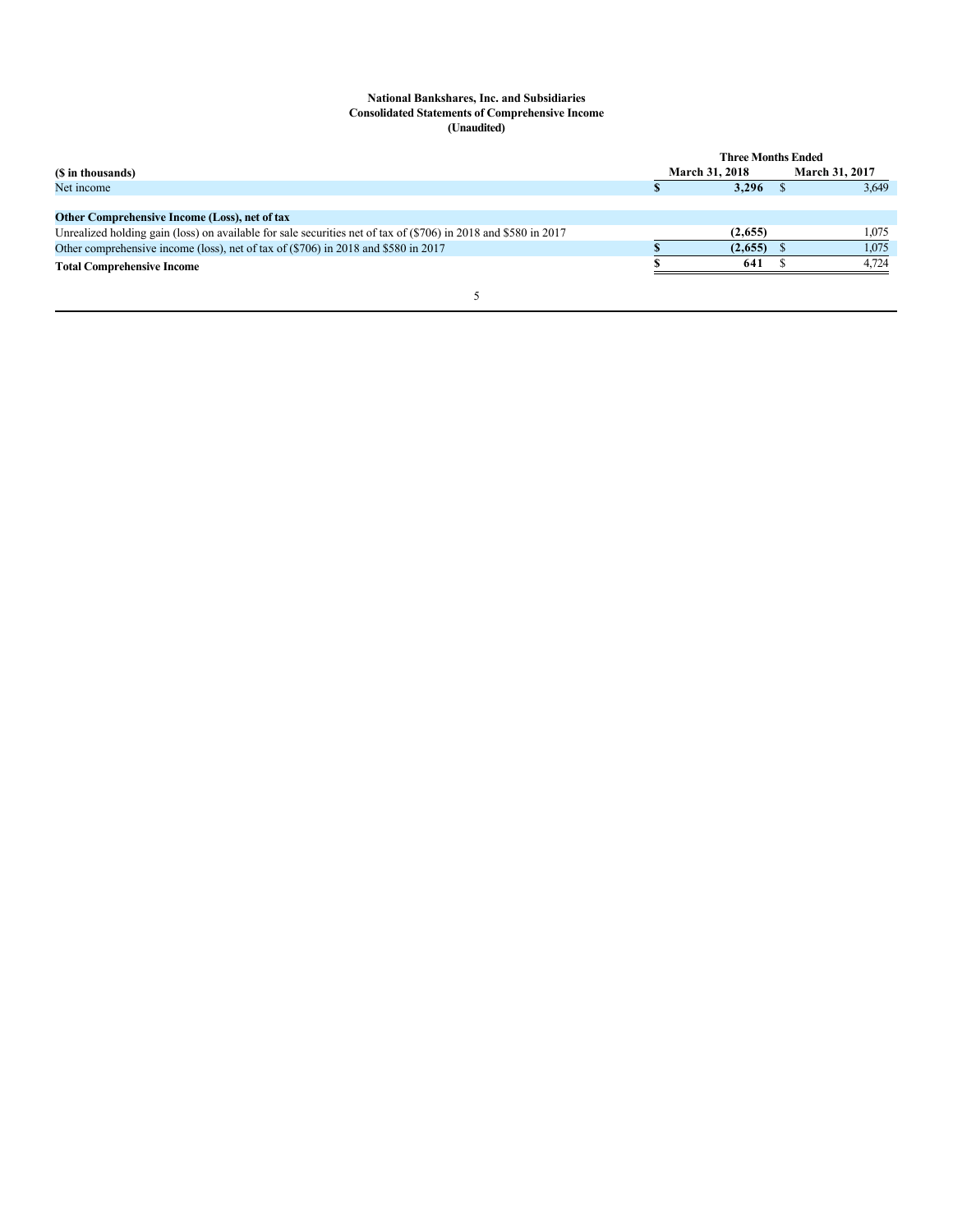## **Key Ratios and Other Data (Unaudited)**

|                                              | <b>Three Months Ended</b> |                |
|----------------------------------------------|---------------------------|----------------|
| (\$ in thousands)                            | March 31, 2018            | March 31, 2017 |
| <b>Average Balances</b>                      |                           |                |
| Cash and due from banks                      | \$<br>11,246              | \$<br>11,111   |
| Interest-bearing deposits                    | 45,740                    | 73,322         |
| Securities available for sale                | 333,163                   | 304,605        |
| Securities held to maturity                  | 125,045                   | 134,477        |
| Restricted stock                             | 1,201                     | 1,172          |
| Mortgage loans held for sale                 | 233                       | 214            |
| Gross Loans                                  | 665,466                   | 650,464        |
| Loans, net                                   | 656,930                   | 641,406        |
| Intangible assets                            | 5,893                     | 5,951          |
| <b>Total assets</b>                          | 1,246,071                 | 1,224,870      |
| Total deposits                               | 1,048,929                 | 1,032,012      |
| Other borrowings                             |                           |                |
| Stockholders' equity                         | 185,147                   | 180,512        |
| Interest-earning assets                      | 1,177,009                 | 1,167,053      |
| Interest-bearing liabilities                 | 868,118                   | 860,928        |
| <b>Financial Ratios</b>                      |                           |                |
| Return on average assets $(1)$               | 1.32%                     | 1.21%          |
| Return on average equity <sup>(1)</sup>      | 8.85%                     | 8.20%          |
| Net interest margin                          | 3.38%                     | 3.49%          |
| Net interest income-fully taxable equivalent | \$<br>9,808               | S<br>10,048    |
| Efficiency ratio <sup>(2)</sup>              | 54.44%                    | 52.81%         |
| Average equity to average assets             | 14.86%                    | 14.74%         |
| <b>Allowance for Loan Losses</b>             |                           |                |
| Beginning balance                            | \$<br>7,925               | \$<br>8,300    |
| Provision for losses                         | (472)                     | 59             |
| Charge-offs                                  | (139)                     | (143)          |
| Recoveries                                   | 77                        | 45             |
| <b>Ending balance</b>                        | \$<br>7,391               | \$<br>8,261    |

(1) Return on average assets and return on average equity are calculated by annualizing net income to date. For 2018, the annualization factor was not applied to the recovery of loan losses and the insurance write-off.

(2) Efficiency ratio is calculated as noninterest expense, less non-recurring items, divided by the sum of noninterest income and net interest income on a fully taxable equivalent basis.